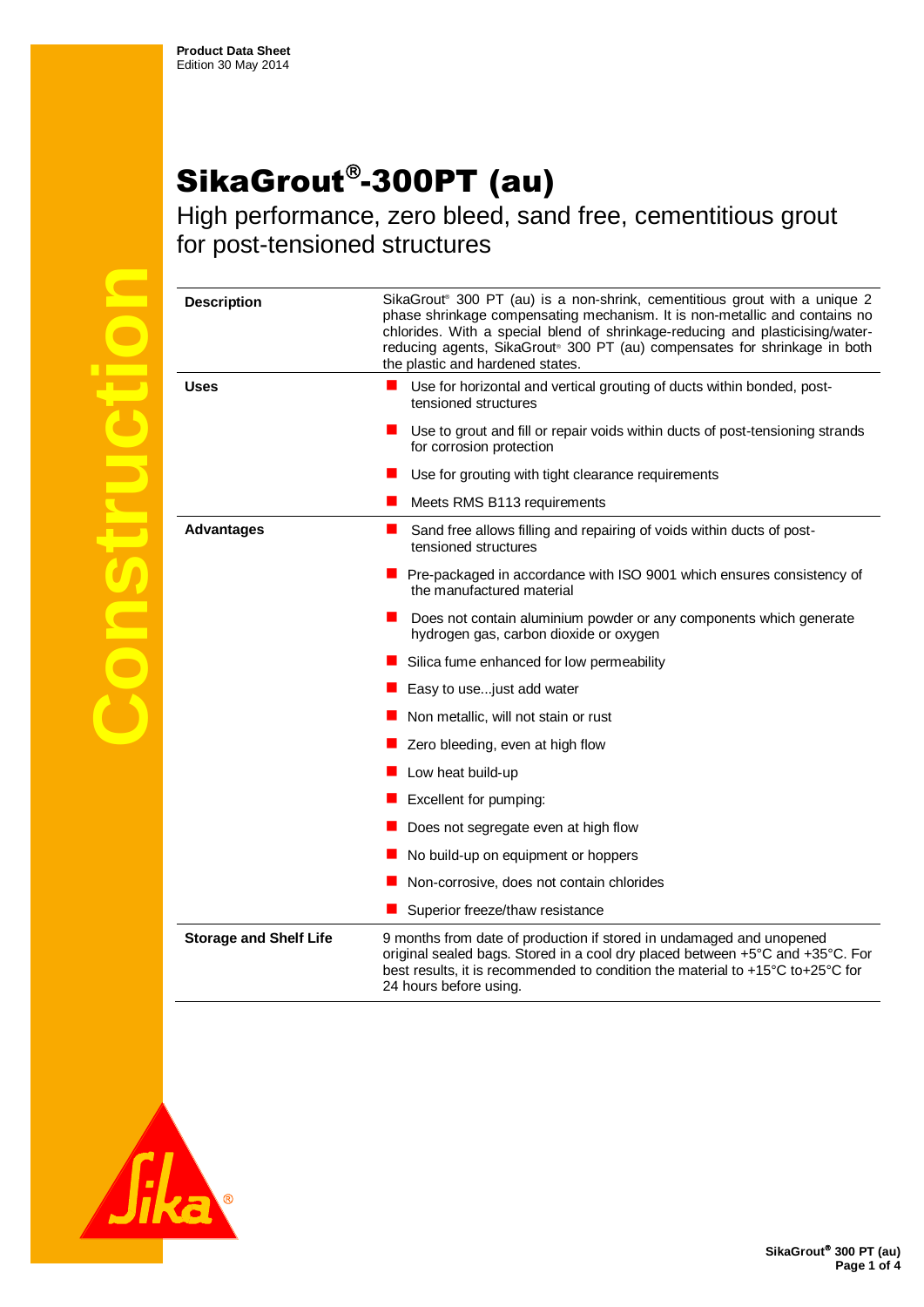| <b>Instructions for Use</b>               |                                                                                                                                                                                                                                                                                                                                                                                                                                                                                                                                                                      |  |  |  |
|-------------------------------------------|----------------------------------------------------------------------------------------------------------------------------------------------------------------------------------------------------------------------------------------------------------------------------------------------------------------------------------------------------------------------------------------------------------------------------------------------------------------------------------------------------------------------------------------------------------------------|--|--|--|
| <b>Surface Preparation</b>                | Cable Duct Grouting: Ensure that ducts, openings, inlets and outlets are<br>clean, free of dirt and debris, fuel, oils and any other contaminants at all times.                                                                                                                                                                                                                                                                                                                                                                                                      |  |  |  |
|                                           | Other grouting applications: Remove all dirt, oil, grease, and other bond-<br>inhibiting materials by mechanical means. Anchor bolts to be grouted must be<br>degreased with a suitable solvent cleaning agent. Concrete must be sound and<br>roughened to promote mechanical adhesion. Prior to placement of grout the<br>substrate must be pre-soaked for a minimum of 2 number of hours, preferably<br>overnight. No ponding water should be present with the concrete substrate<br>being in a saturated surface dry condition at the beginning of the placement. |  |  |  |
| Approval                                  | Complies with RTA specs B113.                                                                                                                                                                                                                                                                                                                                                                                                                                                                                                                                        |  |  |  |
| <b>Technical and Physical Data</b>        |                                                                                                                                                                                                                                                                                                                                                                                                                                                                                                                                                                      |  |  |  |
| Form / Colour                             | Powder, grey                                                                                                                                                                                                                                                                                                                                                                                                                                                                                                                                                         |  |  |  |
| Packaging                                 | 20 kg bag                                                                                                                                                                                                                                                                                                                                                                                                                                                                                                                                                            |  |  |  |
| <b>Testing Parameters</b>                 | 5.4 I water per 20 kg bag. Storage of specimens at +23°C / 50% r.h.                                                                                                                                                                                                                                                                                                                                                                                                                                                                                                  |  |  |  |
| <b>Density</b>                            | 2,000 kg/m <sup>3</sup> (approx.)                                                                                                                                                                                                                                                                                                                                                                                                                                                                                                                                    |  |  |  |
| <b>W/C</b> ratio                          | Less than 0.40.                                                                                                                                                                                                                                                                                                                                                                                                                                                                                                                                                      |  |  |  |
| Aggregate                                 | Fine: contains none (sand-free)                                                                                                                                                                                                                                                                                                                                                                                                                                                                                                                                      |  |  |  |
| <b>Compressive Strength</b>               | 20 MPa<br>1 day                                                                                                                                                                                                                                                                                                                                                                                                                                                                                                                                                      |  |  |  |
| AS 1478.2 Cube size:<br>50x50x50mm        | 3 days<br>55 MPa                                                                                                                                                                                                                                                                                                                                                                                                                                                                                                                                                     |  |  |  |
|                                           | 7 days<br>70 Mpa                                                                                                                                                                                                                                                                                                                                                                                                                                                                                                                                                     |  |  |  |
|                                           | 90 MPa<br>28 days                                                                                                                                                                                                                                                                                                                                                                                                                                                                                                                                                    |  |  |  |
| <b>Workability (Flow cone</b>             | Initial flow after mixing:<br>15 - 25 seconds                                                                                                                                                                                                                                                                                                                                                                                                                                                                                                                        |  |  |  |
| tested as per AS 1478.2)                  | Flow retention at 30mins:<br>30 - 40 seconds                                                                                                                                                                                                                                                                                                                                                                                                                                                                                                                         |  |  |  |
| <b>Total Chloride lonContent</b><br>% w/w | < 0.08% by weight of cementitious material                                                                                                                                                                                                                                                                                                                                                                                                                                                                                                                           |  |  |  |
| <b>Bleeding</b>                           | 4 hours: 0.0 %                                                                                                                                                                                                                                                                                                                                                                                                                                                                                                                                                       |  |  |  |
| <b>Change of Volume</b>                   | 24 hours: 0.0% shrinkage                                                                                                                                                                                                                                                                                                                                                                                                                                                                                                                                             |  |  |  |
| (ASTM C 1090)                             | 28 days:<br>between 0 and +0.2% expansion                                                                                                                                                                                                                                                                                                                                                                                                                                                                                                                            |  |  |  |
| <b>Thermal Expansion</b>                  | 3 hours:<br>between 0 and 2.0% expansion                                                                                                                                                                                                                                                                                                                                                                                                                                                                                                                             |  |  |  |
| Yield                                     | 12.4 litres per bag                                                                                                                                                                                                                                                                                                                                                                                                                                                                                                                                                  |  |  |  |
|                                           |                                                                                                                                                                                                                                                                                                                                                                                                                                                                                                                                                                      |  |  |  |

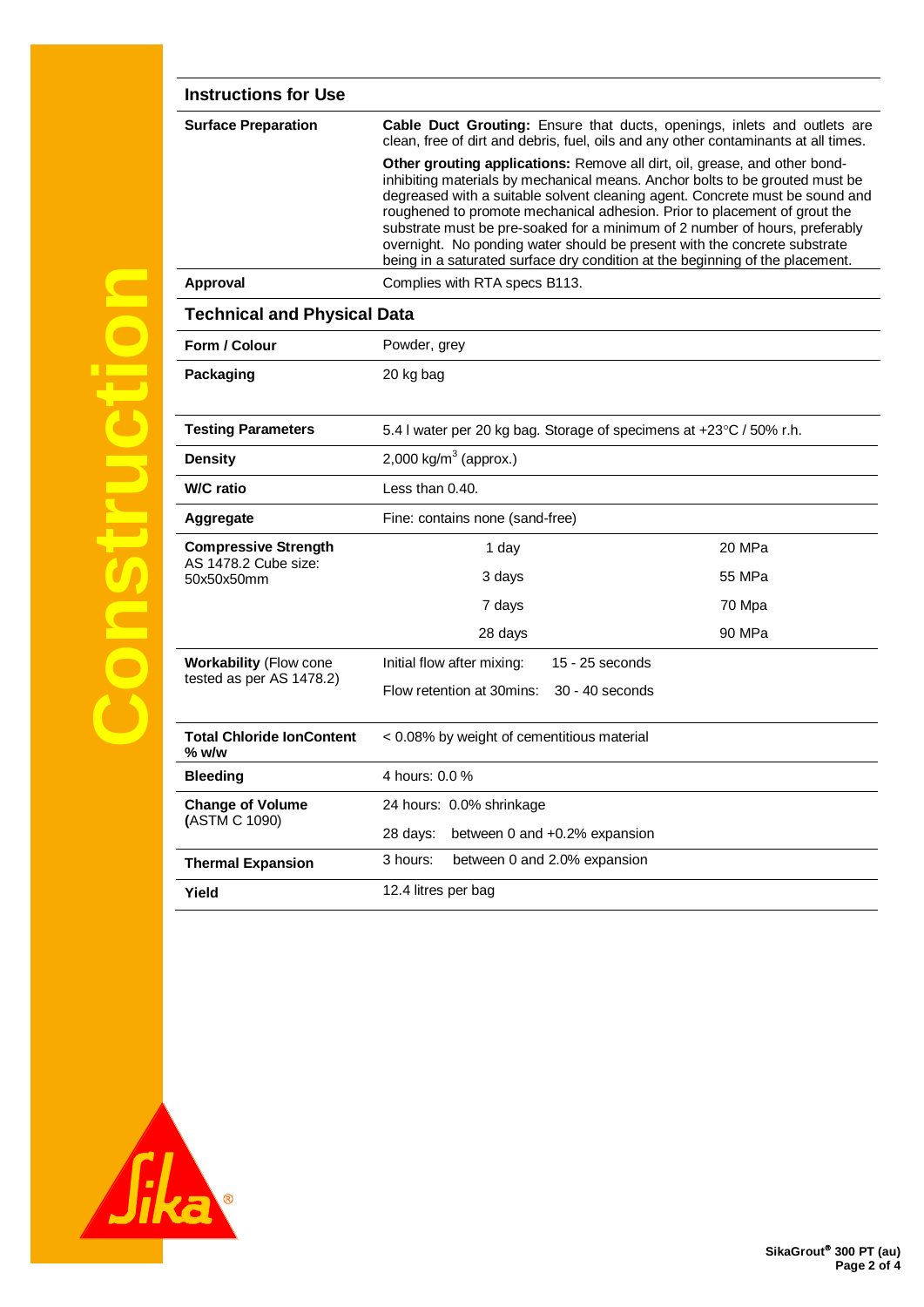| <b>Mixing Equipment / Time</b> | Water addition per 20kg bag: Add 5.4L of water to mixer prior to adding 20kg<br>bag of Sikagrout 300PT.                                                                                                                                                                                                                           |
|--------------------------------|-----------------------------------------------------------------------------------------------------------------------------------------------------------------------------------------------------------------------------------------------------------------------------------------------------------------------------------|
|                                | For best results use a colloidal mixer. Alternatively, mechanically mix with a<br>high speed drill (2500 rpm). Mix for approximately 3 minutes after the addition<br>of the last bag or until a homogeneous mix is achieved. Continue to agitate<br>material in the holding hopper to achieve optimum flow.<br>DO NOT MIX BY HAND |
| <b>Placement</b>               | The method of pumping the grout must ensure complete filling of the ducts<br>and complete surroundings of the strands or bar. A mock-up should be<br>completed on-site and inspected by the engineer to ensure that the placement<br>means and methods yield the specified results.                                               |
|                                | Material must be placed within 60 minutes of mixing.                                                                                                                                                                                                                                                                              |
|                                | When grouting ducts or other critical elements, it is highly recommended that<br>experienced, trained technicians complete the work.                                                                                                                                                                                              |
| <b>Initial Set</b>             | 6-9 hours                                                                                                                                                                                                                                                                                                                         |
| <b>Placement Thickness</b>     | Minimum application thickness is 3mm - Maximum application thickness<br>(neat): comply with PTI (Post-tensioning Institute) specification for grouting of<br>post-tensioned structures. For other applications 75 mm maximum.                                                                                                     |
| <b>Cleaning</b>                | Remove uncured SikaGrout® 300 PT (au) from tools and equipment with<br>water. Hardener material can only be removed mechanically.                                                                                                                                                                                                 |
| <b>Important Notes</b>         | For detailed information on grouting application and guidelines, refer to<br>$\bullet$<br>Sika Grouting Systems.                                                                                                                                                                                                                  |
|                                | Store SikaGrout 300 PT in dry conditions in unopened original packaging.<br>$\bullet$                                                                                                                                                                                                                                             |
|                                | Ensure that the mixing instructions are strictly followed. If too much water<br>٠<br>or not enough water is added at the start of mixing, the grout will not<br>achieve the recommended flow.                                                                                                                                     |
|                                | If the grout is mixed by a high shear mixer, allow the mix to be agitated<br>$\bullet$<br>slowly once it is homogenous. Failure to do so may cause the grout mix to<br>overheat and cause it to lose it's flow characteristics.                                                                                                   |
|                                | Do not add too much water, or apply the material at high temperatures,<br>$\bullet$<br>that will allow the SikaGrout® 300 PT (au) to segregate or bleed.                                                                                                                                                                          |
|                                | Never apply to a dry substrate.<br>٠                                                                                                                                                                                                                                                                                              |
| <b>Handling Precautions</b>    | Avoid contact with skin and eyes.<br>Wear protective gloves and eye protection during work.<br>If skin contact occurs, wash skin thoroughly.                                                                                                                                                                                      |



**Sika Australia Pty Limited aus.sika.com** ABN 12 001 342 329 Tel: 1300 22 33 48